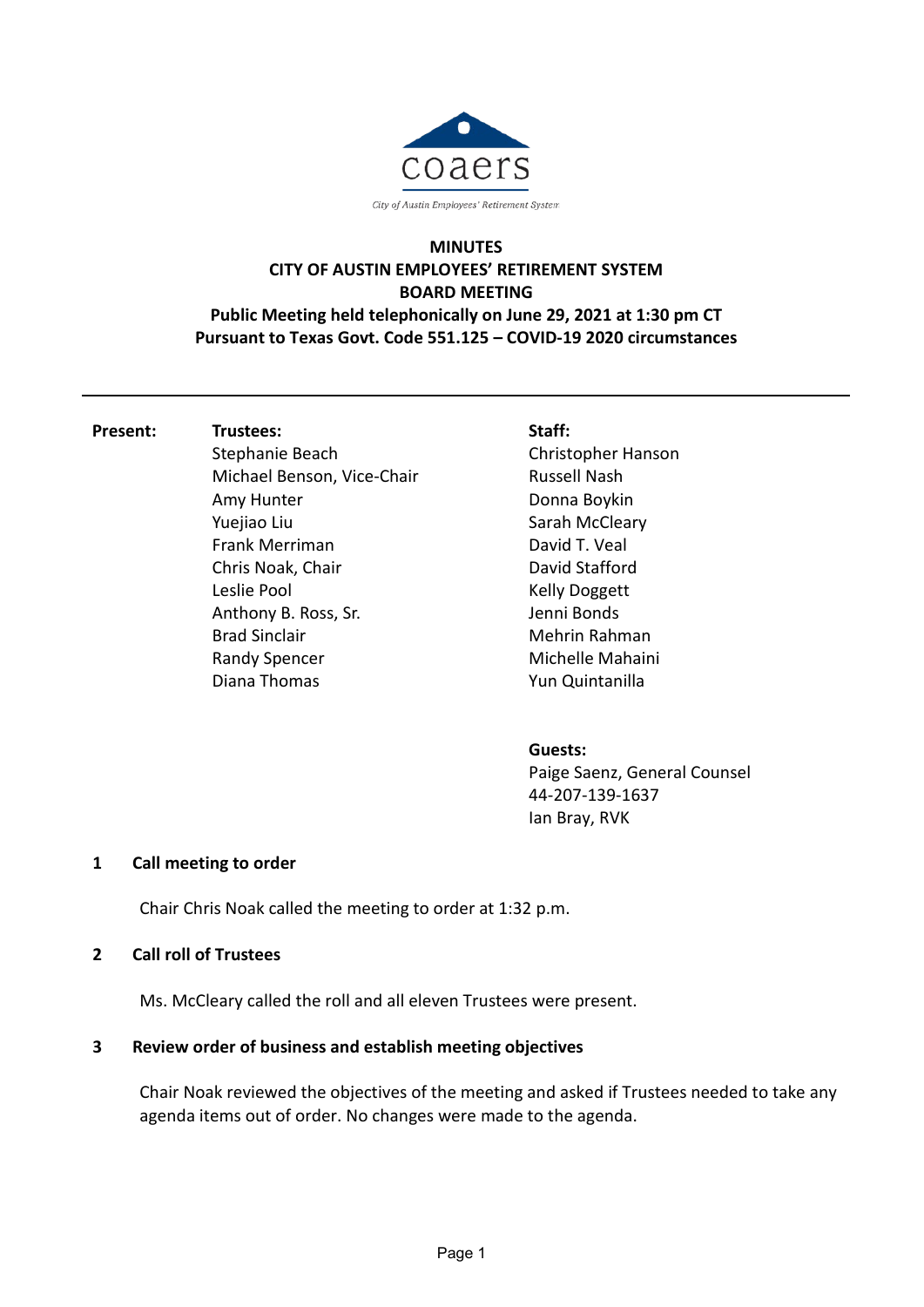### **4 Receive System member and public comments**

Chair Noak asked if there were any visitors who wished to make a public comment. There were none.

### **5 Receive reports on the following Board administrative matters including:**

- **A. 2021 meeting calendar**
- **B. Quarterly ethics policy disclosure form**
- **C. Committee reports:**
	- **1. May 21, 2021 Investment Committee meeting**
	- **2. June 15, 2021 Audit and Risk Committee meeting**
	- **3. June 15, 2021 Benefits and Services Committee meeting**
	- **4. June 15, 2021 Disability Committee meeting**
	- **5. June 15, 2021 Policy Committee meeting**
	- **6. April 13, May 4, and June 17, 2021 Governance Committee meetings**

Chair Noak noted the presence of the calendar, ethics form, and Committee reports in the packet and asked Trustees to direct any questions to Staff.

Russell Nash declared meetings with Tom Browning, Filter Technology and Shelby Loftus, Bamboo HR.

Michelle Mahaini declared meetings with David Brandt of DocuSign on Enterprise Pro plan; LRS to discuss Online Election Proposal; Rave App's Preparedness User Group; Cvent on their Venue Sourcing Platform; and David Turner of Millennium Trust.

#### **6 Consent items**

**All of the following items may be acted upon by one motion. No separate discussion or action on any of the items is necessary unless desired by a Trustee.**

- **A. Ratification of March, April, and May 2021 retirements**
- **B. March 30 and May 27, 2021 Board meeting minutes**
- **C. Ratification, confirmation, and approval of Disability Committee recommendation on disability application #2103**

**D. Ratification, confirmation, and approval of Disability Committee recommendation on disability application #2104**

**E. Adoption of Board Approved Policy E-1 "Election Policy for Active Contributory and Retired Board Members"**

- **F. Appointment of Nominating and Election Committee for 2021**
- **G. Board Resolution 2021-0629**

Mr. Randy Spencer moved to approve the Consent Agenda as presented. Ms. Diana Thomas seconded, and the motion passed unanimously.

#### **7 Audit and Risk Committee**

**7A. Discuss and consider acceptance of the financial statement audit report as of December 31, 2020**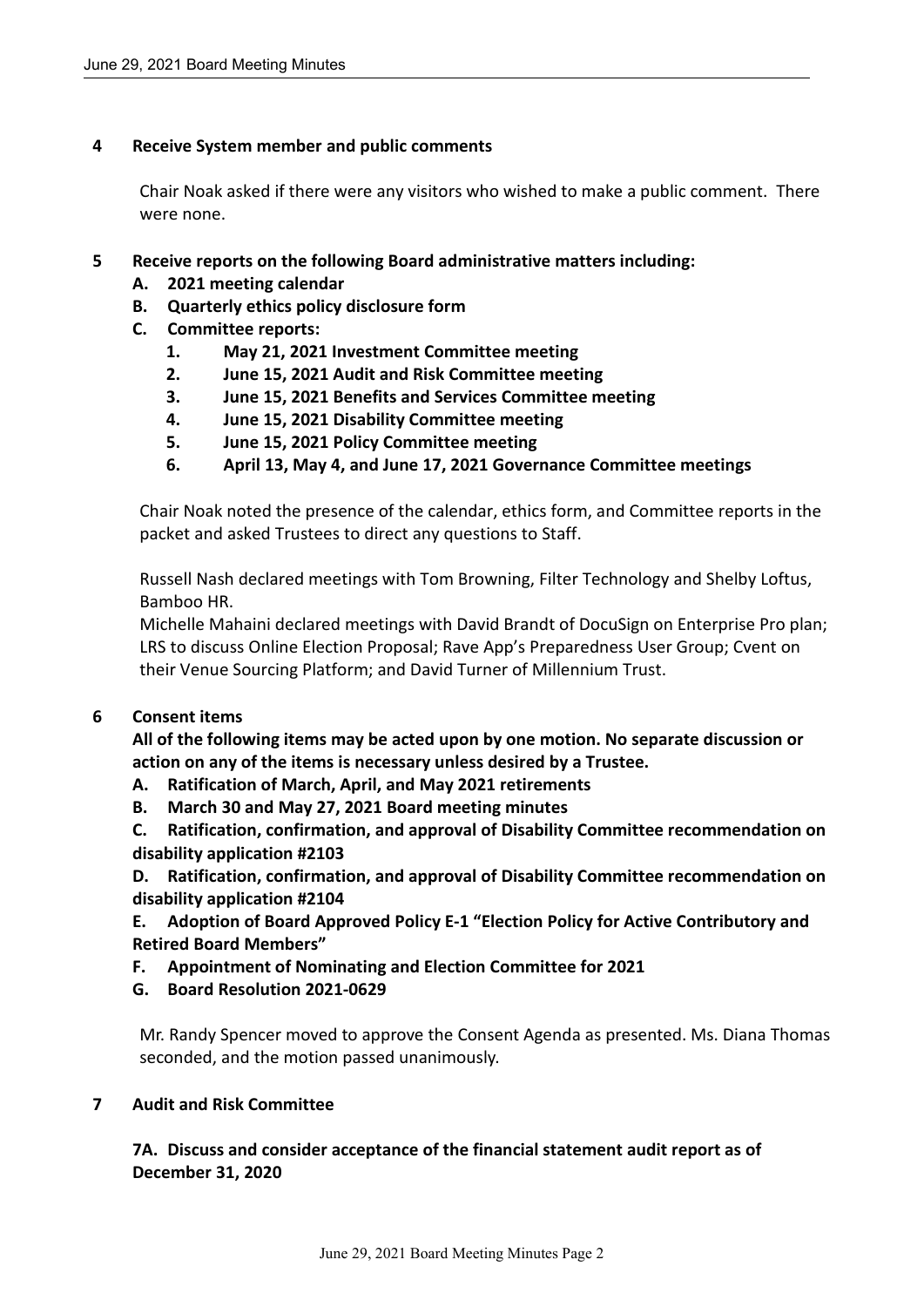Mr. Russell Nash presented the financial statements and audit reports as of December 31, 2020 as recommended by the Audit and Risk Committee.

Ms. Leslie Pool moved to accept the financial statement audit report as of December 31, 2020. Ms. Stephanie Beach seconded, and the motion passed unanimously.

#### **7B. Discuss and consider Request for Proposal for financial statement audit services**

Mr. Nash presented the timeline for the Request for Proposal (RFP) for Financial Statement Audit Services recommended by the Audit and Risk Committee, noting that the complete RFP was available to the Trustees with the supplemental materials. Mr. Hanson noted that upon issuance of the RFP, Trustees would enter a period of no-contact per the Ethics Policy. Mr. Nash announced that the proposal was open to all qualified bidders including current vendors.

Mr. Michael Benson moved to approve and authorize Staff to release the Financial Statement Audit Services Request for Proposal. Ms. Diana Thomas seconded, and the motion passed 10-0. Mr. Ross had connectivity issues and was briefly not present during the vote.

### **8 Investment Committee:**

## **8A. Discuss and consider Premier List and funding implementation plan for Fixed Income**

Mr. David Stafford shared the recommendation of the Investment Committee to improve upon the construction of the Fixed Income allocation, including the associated Premier Lists, given current market and inflation dynamics. Mr. Stafford presented a funding implementation plan to implement the proposed changes which included funding the proposed 5-15 Year US TIPS mandate.

Mr. Benson moved to approve the Fixed Income Premier List and associated funding plan. Mr. Frank Merriman seconded, and the motion passed unanimously.

## **8B. Discuss and consider Premier List for Cash & Equivalents, funding implementation plan, and Investment Implementation Policy**

Mr. Stafford shared the recommendation of the Investment Committee for investment of Cash & Equivalents, including the associated Premier Lists and updates to the Investment Implementation Policy (IIP). He noted that with the possible advent of negative interest rates, the recommendations included adding money market funds selected by Staff using delegated authority under the Investment Risk Framework, allowing duration of up to 3 years on excess collateral held in US Treasuries, adding currency-hedged short-term sovereign debt, adding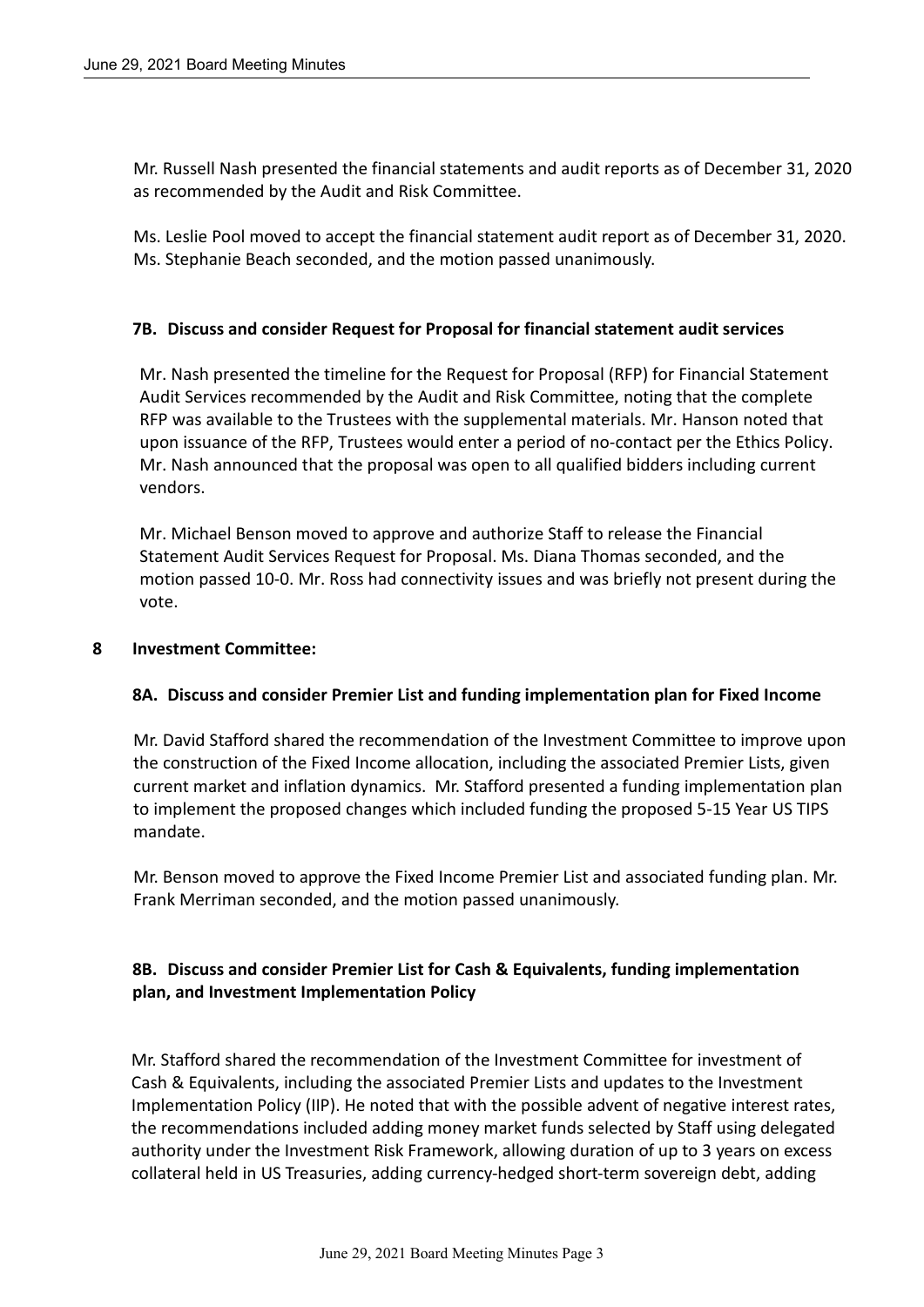foreign currency deposits, and adding cash and carry strategies. Mr. Stafford presented a funding implementation plan to implement the proposed changes which included funding the proposed money market funds and short-term sovereigns mandates.

Mr. Spencer moved to approve the Cash & Equivalents Premier List, associated funding plans, and proposed revisions to the Investment Implementation Policy (IIP). Ms. Beach seconded, and the motion passed unanimously.

*Trustees took a break from 2:50 pm to 3:00 pm.*

## **9 Discuss and consider Benefits and Services Committee recommendations regarding longterm plan sustainability**

Mr. Hanson summarized the discussion at the Benefits and Services Committee regarding working with the City toward long-term sustainability.

Mr. Anthony Ross moved to designate the Benefits and Services Committee as forum for discussions and recommendations related to the sustainability work with the City, and to direct the Executive Director to communicate with the appropriate contacts at the City regarding continued sustainability efforts. Mr. Merriman seconded, and the motion passed unanimously.

### **10 Governance Committee:**

## **10A. Discuss and consider Diversity Policy**

Mr. Spencer reviewed the Diversity Policy, which he reported was recommended by the Governance Committee at its June meeting.

Ms. Pool moved to approve the Diversity Policy as presented. Ms. Beach seconded, and the motion passed unanimously.

#### **10B. Discuss and consider Emergency Succession Policy**

Mr. Spencer reviewed the Emergency Succession Policy, which was recommended by the Governance Committee at its June meeting.

Ms. Thomas moved to approve the Emergency Succession Policy as presented. Mr. Merriman seconded, and the motion passed unanimously.

## **11 Discuss and consider COAERS strategic planning**

Mr. Hanson presented three options each of the COAERS mission statement and the vision statement as requested by the Board during its May 27 meeting.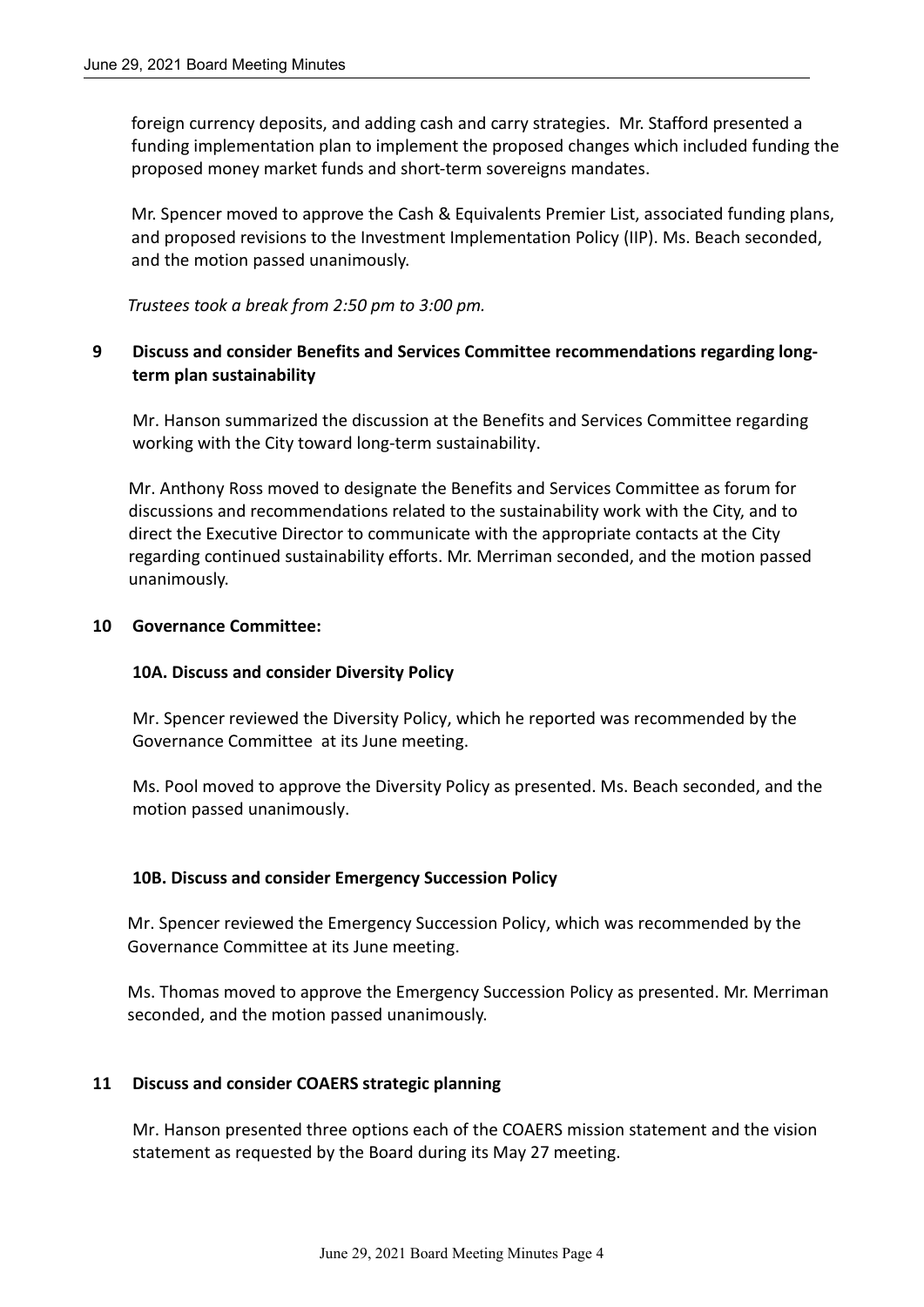Mr. Merriman moved to approve proposed Mission Statement #3 "The mission of the City of Austin Employees' Retirement System is to provide our members their promised benefits." Ms. Thomas seconded, and the motion passed 10-1 (Mr. Ross voted no.)

Mr. Spencer moved to approve proposed Vision Statement #2 "Our vision is to be a best-inclass public pension plan through excellence in financial stewardship, plan administration, and investment management". Ms. Beach seconded, and the motion passed 10-1 (Mr. Ross voted no)

### **12 Discuss and consider process for appointment of Trustee Place 5**

Mr. Hanson noted that the term of Trustee Place 5 ends on December 31, 2021. He noted that there was no formal process in place for the appointment and led a discussion to address a framework for such a process.

Ms. Pool moved to refer the assignment of developing a nomination and appointment process to the Policy Committee and bring a final draft process back to the Board at its September meeting. Further she instructed Staff and legal counsel to revise and disseminate the posting of the opening no later than July 15. After a discussion, Mr. Sinclair seconded, and the motion passed unanimously.

## **13 Discuss and consider the Executive Director's report on the following matters:**

#### **13A. Administrative budget, operational matters, and staffing**

Mr. Hanson shared the operational budget including contingency spending that will be needed for the return-to-office safety. He also announced the upcoming vacancy in the Chief Investment Officer (CIO) position as Mr. David Veal has accepted the CIO position at Texas ERS, and thanked him for his outstanding service. Trustees and Staff also thanked Mr. Veal and wished him well.

#### **13B. Securities litigation update**

Mr. Hanson updated Trustees on the status of the securities litigation. Upon the advice of Counsel, COAERS has declined to file as lead plaintiff.

#### **13C. MET Report and upcoming educational programs and conferences**

Mr. Hanson noted that all Trustees were up to date on their training requirements and mentioned that some conferences had restarted in-person programming.